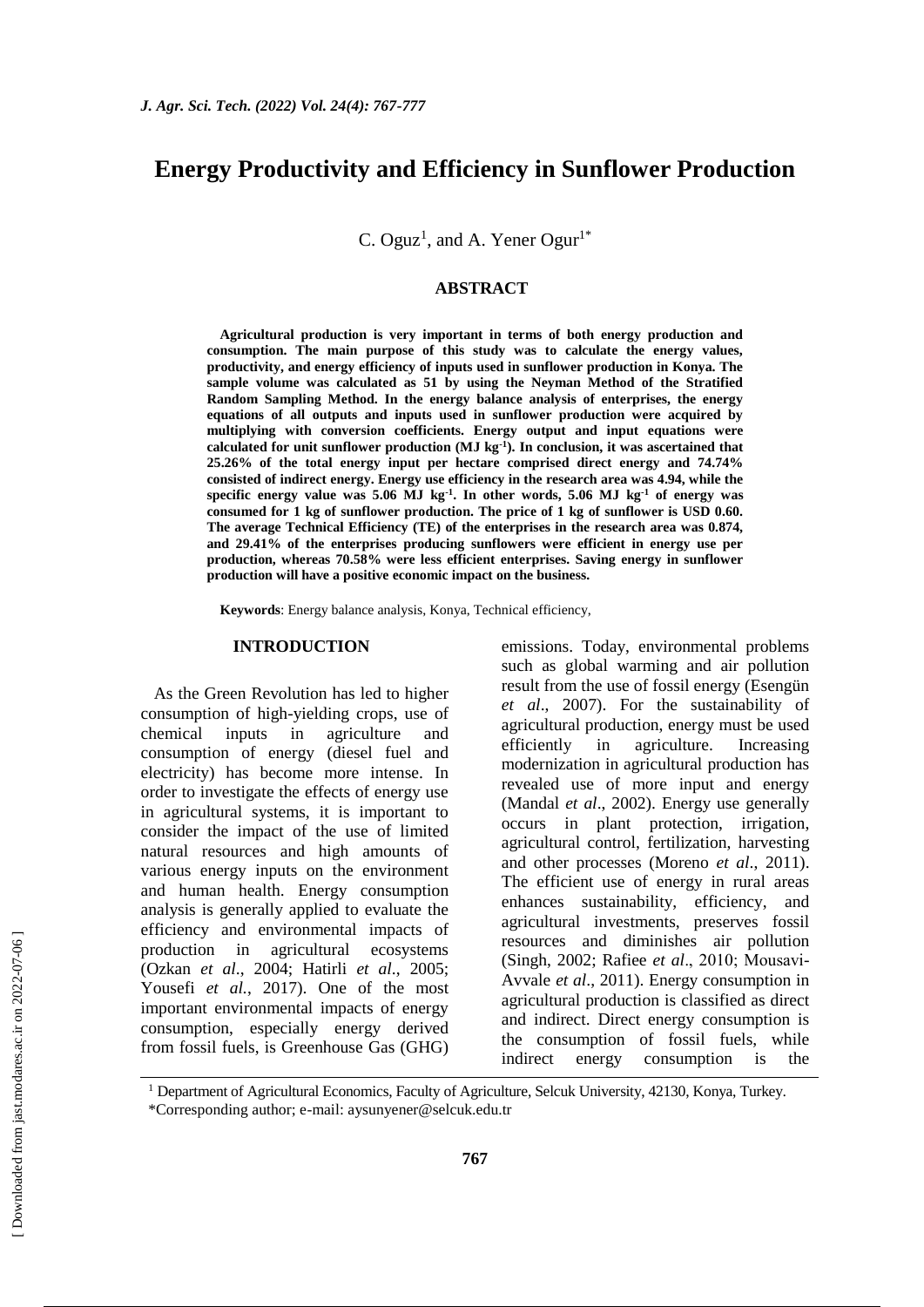conversion of fossil fuels into products such as fertilizers and pesticides (McLaughlin *et al*. 2002).

Comparison of the total energy value of the inputs utilized in agricultural production processes with the energy value of the acquired product is a more realistic approach in terms of evaluation of production efficiency (Öztürk, 2011; Bayhan, 2016). Davoodi and Housyar (2009) reported that the energy ratio for sunflowers was 2.17, while the specific energy value was 12.52 MJ kg-1 in Iran. Baran *et al*. (2014) calculated the net energy production in the second crop sunflower production as  $34,404.90$  MJ ha<sup>-1</sup>, the energy productivity as  $0.12$  kg  $MJ^{-1}$ , and the specific energy value as 8.19 MJ kg<sup>-1</sup> in Kırklareli. Additionally, the energy output/input ratio was calculated as 3.21, and irrigation energy, by 30.36%, was the highest among the total energy inputs, followed by fertilizer energy by 28.78% and fuel-oil energy by 24.74%. Bayhan (2016) compared the energy use efficiency of 4 different tillage and direct sowing methods in production of sunflower as the second crop and concluded that the highest energy rate was 11.82, the lowest specific energy value was 2.23 MJ kg-1 and the highest energy productivity was 0.45 kg. The highest net energy yield was obtained from the rotary tiller method with a 63,047.59 MJ ha<sup>-1</sup> value in Tekirdağ.

Energy input and output analyses are applied to measure the efficiency and environmental impact of production systems. However, in addition to environmental analyses, economic and energy analyses are also important in agricultural production (Mobtaker *et al*., 2010). Numerous studies have been conducted to determine the energy use efficiency of agricultural products. For instance, studies on the following subjects: sunflower production (Kallivroussis *et al*., 2002; Kasap and Coşkun, 2006; Yousefi *et al*., 2017), sunflower seed (Uzunoz *et al*., 2008; Kallivroussis *et al*., 2002; Cui *et al*., 2019), soybeans (Mandal *et al*., 2002; Sartori *et al*., 2005), cereals, cluster bean,

mustard, maize (Singh *et al*., 2003), rice, cassava (Soltani *et al*. 2013), and tuberous crops and sugar beet plants (Asgharipour *et al*., 2012; Karimi *et al*., 2008). However, almost all of these studies focus on energy input-output analysis. In addition, there are many efficiency analysis studies in the literature, yet, analysis of energy use efficiency has not been performed in these studies (Salvioni and Agovino, 2015; Kashiwagi *et al*., 2016; Musliu *et al*., 2019).

In the present study, in addition to inputoutput energy analysis, efficient and ineffective enterprises in terms of energy use were determined and technical efficiencies, pure technical efficiencies, and scale efficiencies of enterprises were calculated. With the study, it has been revealed whether the inputs are used effectively in terms of energy output/input. Unconscious use of chemicals and fertilizers causes both environmental damage and waste of inputs. In addition, increased productivity in agriculture can be achieved within certain limits. However, the energy use efficiency value can be reduced by the conscious use of inputs (tillage, spraying, mechanization, fertilization, etc. For this reason, in the study, it has been revealed how much saving can be made in input energy by determining the enterprises that are effective or inefficient in terms of energy use in agriculture.

# **MATERIALS AND METHODS**

The main material of the research was the data obtained through surveys from the agricultural enterprises involved in sunflower cultivation in the Karatay District of Konya, in 2016. The sample volume was calculated as 51 by using the Neyman Method of the Stratified Random Sampling Method.

$$
n = \frac{\sum (Nh. Sh)^2}{N^2 \cdot D^2 + \sum Nh. (Sh)^2}
$$
 (1)

$$
D^2 = \left(\frac{d}{t}\right)^2 \tag{2}
$$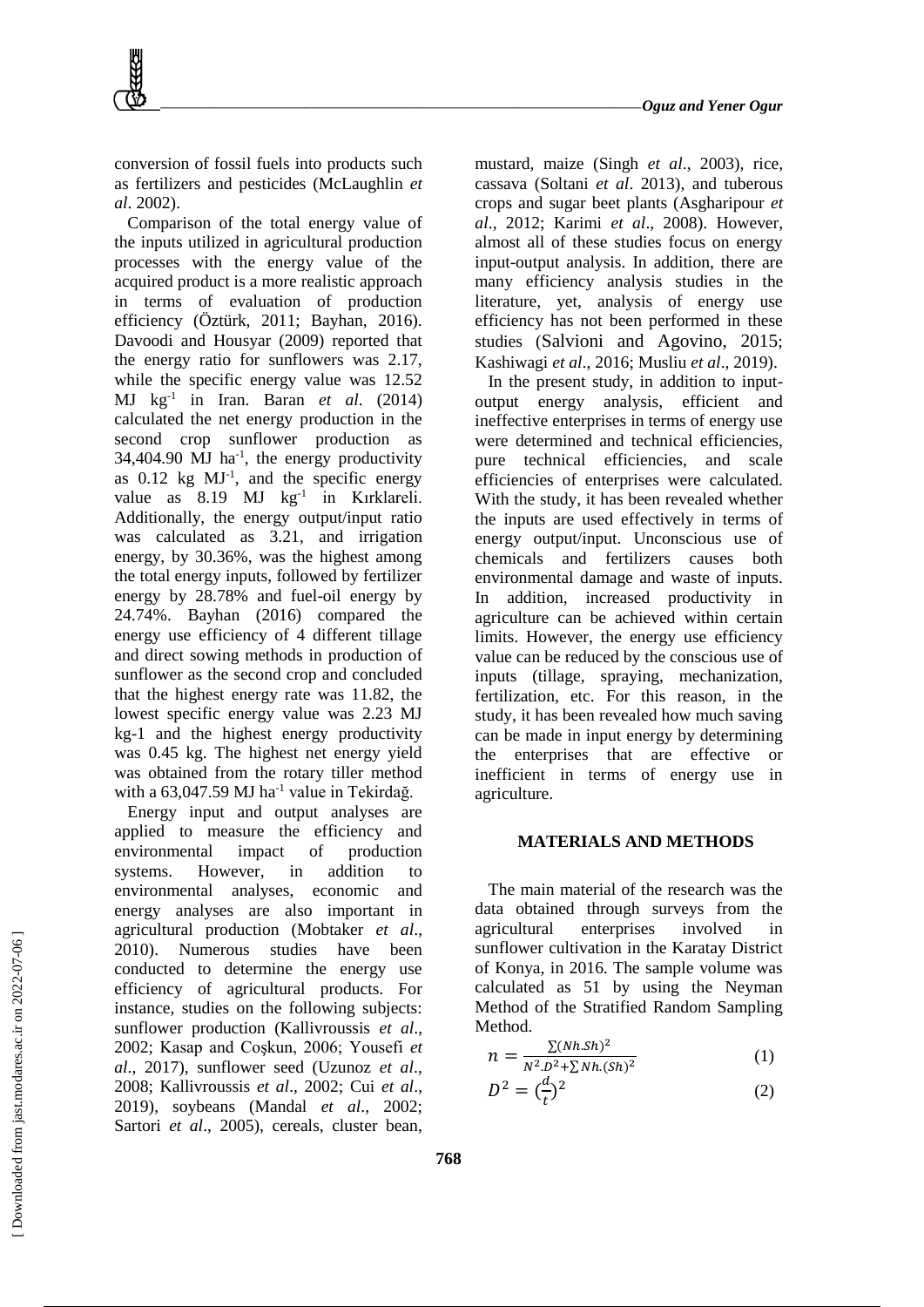Where, n: Number of samples, N: Total unit Number belonging to the sampling frame, Nh: Number of enterprises in layer h, Sh: Standard deviation of layer h, d: Allowable margin of error from the population average, t: t-table value corresponding to the anticipated 99% confidence limit (Yamane, 1967).

Gross Production Value (GPV), Total Costs (TC), Gross Profit (GP) and Net Profit (NP) were calculated as an outcome of the economic activities of the enterprises (Canakci *et al*., 2005; Erdal *et al*., 2007; Erkus and Demirci, 2007; Mousavi-Avval *et al*., 2010). With regard to the calculation of the results of this economic activity, the USD rate was taken as 2.56, the rate in 2016, when the survey was carried out. GPV was calculated by adding the increase of fixed costs in plant and animal production to the value of the output produced by the enterprises, which were evaluated with the farmyard prices. (Oguz and Bayramoglu, 2018).

TC= Variable Costs (VC)+Fixed Costs (FC)

 $GP = GPV-VC$ 

Net Profit= GPV-Production costs

To calculate the energy efficiency of sunflower production enterprises, energy inputs and outputs must first be calculated (Table 1).

### **Calculation of Energy Inputs**

The energy inputs used in sunflower production were divided into direct energy (fuel oil, labour and water) and indirect energy (machine energy, seeds, fertilizer and pesticide) categories. Energy output, on the other hand, was sunflower yield.

#### **Human Labour Energy (HLE)**

In the research area, human labour involves work such as hoeing, irrigation, reaping, etc. EE is the Energy Equivalent of human labour (MJ  $ha^{-1}$ ).

HLE= (Working hours/ha) $\times$ EE (3)

#### **Machine Energy Input (MEI)**

MEI included the use of tractors and other

| <b>Inputs and Outputs</b> | Unit           | MJ/Unit | Sources                                      |
|---------------------------|----------------|---------|----------------------------------------------|
| Inputs                    |                |         |                                              |
| Human labour              | ha             | 1.96    | Yaldiz <i>et al.</i> (1993)                  |
| Machine                   |                |         |                                              |
| Soil preparation          | ha             | 62.70   | Singh (2002); Singh <i>et al.</i> (2003)     |
| Marketing                 | ha             | 29.80   | Fluck (1992); Biondi et al. (1987);          |
|                           |                |         | <b>Bonnie</b> (1987)                         |
| Fertilizer                |                |         |                                              |
| N                         | kg             | 75.40   | Spugnoli <i>et al.</i> (1993); Bonnie (1987) |
| P                         | kg             | 10.90   | Spugnoli et al. (1993); Bonnie (1987)        |
| K                         | kg             | 9.90    | Spugnoli <i>et al.</i> (1993); Bonnie (1987) |
| Pesticides                |                |         |                                              |
| Herbicides                | kg             | 288     | Green (1987); Hülsbergen et al. (2001)       |
| Fungicides                | kg             | 196     | Green (1987); Hülsbergen et al. (2001)       |
| <b>Insecticides</b>       | kg             | 237     | Green (1987); Hülsbergen et al. (2001)       |
| Fuel-Oil                  | L              | 56.31   | Singh (2002); Singh et al. (2003)            |
| Water                     | m <sup>3</sup> | 0.63    | Yaldiz <i>et al.</i> (1993)                  |
| Seed                      | kg             | 3.60    | Ozkan et al. (2004)                          |
| Output                    |                |         |                                              |
| Sunflower                 | kg             | 25      | Hatirli et al. (2005)                        |

**Table 1**. Energy values used in sunflower production.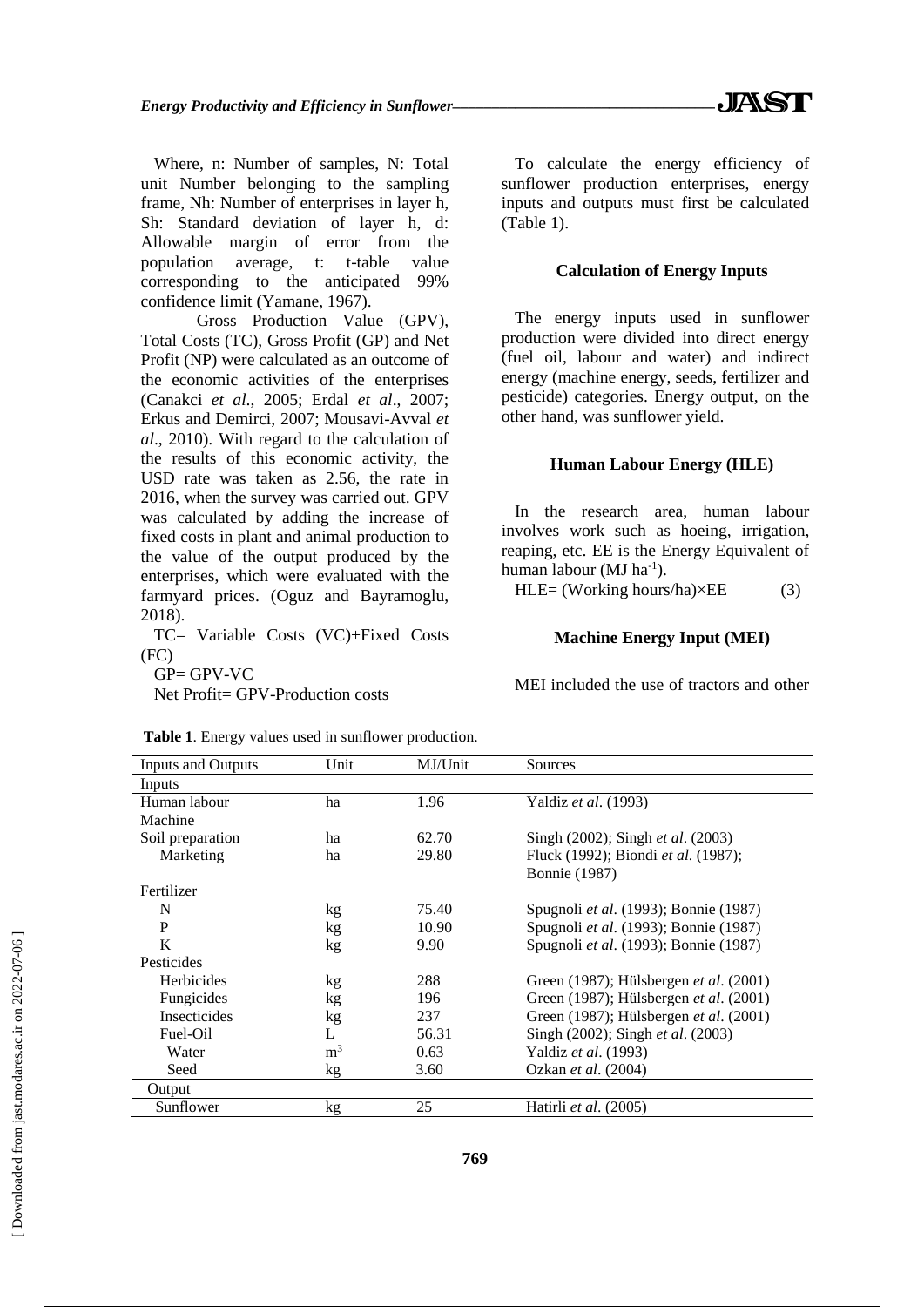machines used in crop production (Pishgar *et al*., 2012). G is the machine weight (kg), EE is the machine Energy Equivalent (MJ ha<sup>-1</sup>), t is the duration of machine energy equivalent used per hectare (h), and T is the economic life of the machine (h).

 $MEI = (G \times EE \times t)/T$  (4)

#### **Fuel and Lubricant Energy (FE)**

FE is Fuel Energy per hectare (MJ ha<sup>-1</sup>), Qf indicates fuel expense  $(L \text{ ha}^{-1})$ , and EE is the Energy Equivalent (MJ ha<sup>-1</sup>).  $FE = Qf \times EE$  (5)

#### **Lubricant Energy (LE)**

LE indicates Lubricant Energy input (MJ  $ha^{-1}$ ), FE is Fuel Expense (L  $ha^{-1}$ ), and LE is Energy value of Lubricant  $(MJ L^{-1})$ LE=  $(FEx0.045)\times$ LE (6)

#### **Calculation of Total Energy Output (TEO)**

The energy output per unit area was obtained by the following formula (Öztürk, 2011):

 $TEO = SY \times SEE$  (7) Where, TEO: Total Energy Output (MJ ha-<sup>1</sup>), SY: Sunflower Yield (kg ha<sup>-1</sup>), SEE: Sunflower Energy Equivalent (MJ kg<sup>-1</sup>).

In this study, energy use efficiency, energy productivity, specific energy, energy intensity, energy intensiveness, and net energy gain (Equations 8-13) were calculated by using the following formulas (Mobtaker *et al*., 2010):

Energy Use Efficiency (EUE)= Energy output (MJ ha<sup>-1</sup>)/Energy input (MJ ha<sup>-1</sup>) (8)

Energy Productivity= Sunflower yield (kg ha<sup>-1</sup>)/Energy input (MJ ha<sup>-1</sup> ) (9) Specific Energy= Energy input  $(MJ)$  ha<sup>-1</sup>)

/Sunflower yield  $(kg ha^{-1})$ ) (10) Energy Intensity= Sunflower input (MJ

ha<sup>-1</sup>)/Energy output (MJ ha<sup>-1</sup> ) (11)

Energy Intensiveness= Energy input (MJ ha<sup>-1</sup>)/Cost of production (USD ha<sup>-1</sup>  $(12)$ Net Energy Gain (NEG)= Energy output

(MJ ha<sup>-1</sup>)-Energy input (MJ ha<sup>-1</sup>) (13)

The Data Envelopment Analysis (DEA) method is one of the non-parametric models and measures the relative effectiveness of "n"-times decision-making units (Coelli, 1996). This model was used in the study in order to calculate the resource usage efficiency of the enterprises producing sunflower according to the energy usage amount. Sunflower yield per enterprise is included in the model as an output variable.

As agricultural enterprises tend to control inputs, Farrell's (1957) input efficiencyoriented measures were used in the study. In efficiency measurements, sunflower producing enterprises consider fertilizer (MJ ha<sup>-1</sup>), fuel oil (MJ ha<sup>-1</sup>), water (MJ ha<sup>-1</sup>), pesticide (MJ ha<sup>-1</sup>), seed (MJ ha<sup>-1</sup>), machine energy (MJ ha<sup>-1</sup>) and human labour (MJ ha<sup>-1</sup>) as inputs. The Data Envelopment Analysis includes CCR and BCC models. CCR and BCC models were used to reveal the resource usage efficiency of sunflower producing enterprises. The CCR model is based on the assumption of constant returns on scale and its limit is given below (Banker *et al*., 1984; Charnes *et al*., 1978). Technical efficiency, pure efficiency and scale efficiency were calculated for the sunflower yield (MJ kg<sup>-1</sup>) as energy input. The main efficiency criterion in the Data Envelopment Analysis is the division of weighted totals of the outputs to the weighted totals of the inputs. In the case of multiple input and output factors, TE score was found as follows (Cooper *et al*., 2004; Coelli *et al*., 2002).

$$
TE_{j} = \frac{U_{1}Y_{j1} + U_{2}Y_{2j} + \dots + U_{n}Y_{nj}}{V_{1}X_{j1j1} + V_{2}X_{2j} + \dots + V_{n}X_{nj}} = \frac{\sum_{r=1}^{n} + U_{r}Y_{rj}}{\sum_{s=1}^{m} + V_{s}X_{sj}}
$$
(14)

Where,  $U_r$  is the weight given to output "n",  $Y_r$  is the amount of output "n", " $V_s$ " is the weight given to input "n",  $X_s$  is the amount of input "n", "r" is the number of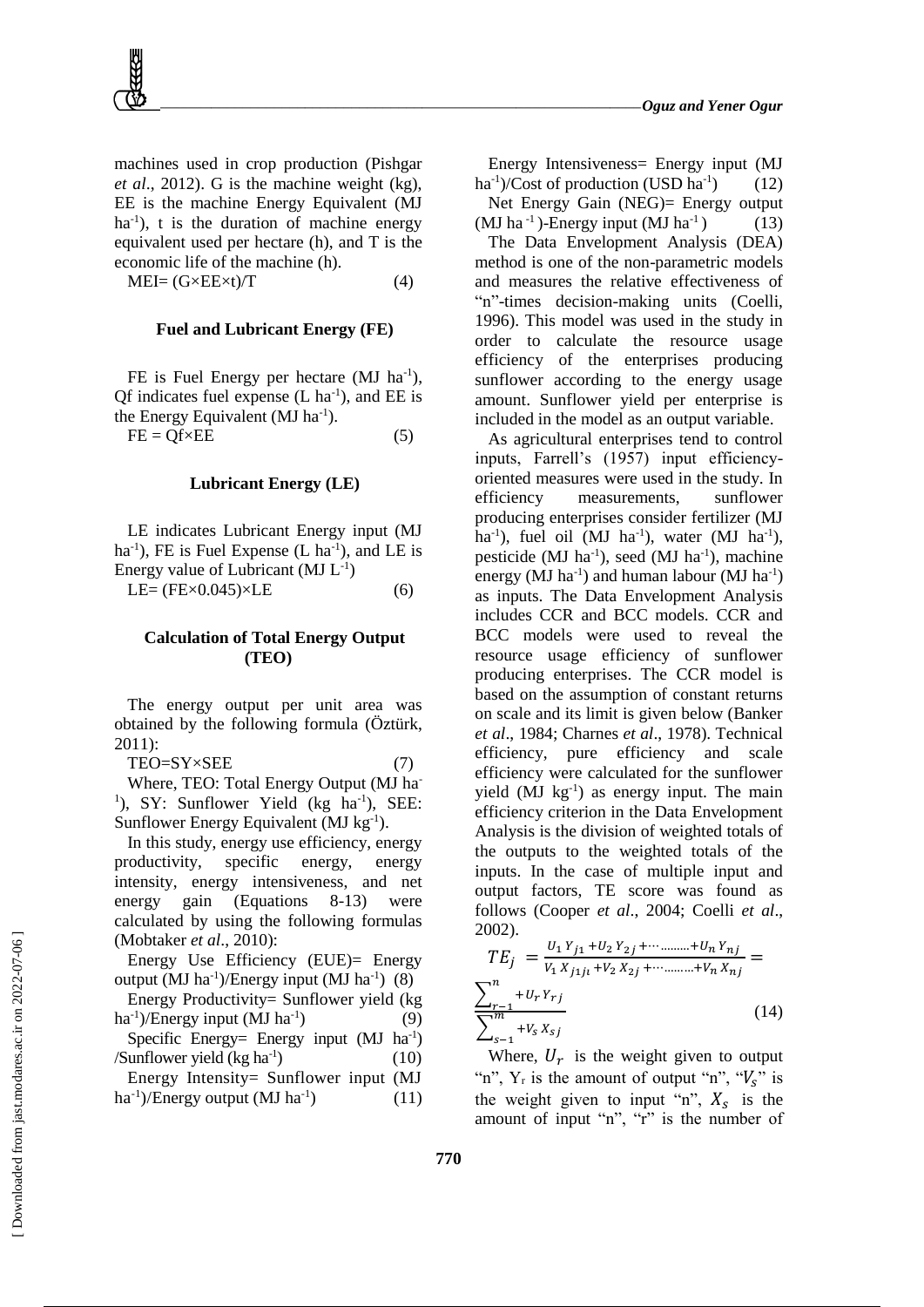outputs  $(r=1, 2, \ldots, n)$ , "s" is the number of inputs ( $s=1, 2, ..., m$ ) and "j" represents the  $j<sup>th</sup>$  of DMUs ( $j = 1, 2, ..., k$ ). Following linear programming, the Eq. can be solved as follows:

$$
\begin{aligned}\n\text{maximize } T E &= a_0 + \sum_{r-1}^{n} U_r Y_{rj} \ (15) \\
\sum_{r-1}^{n} U_r Y_{rj} &= \sum_{s-1}^{m} V_s X_{sj} \ \leq 0 \quad (16) \\
\sum_{s-1}^{m} V_s X_{sj} &= 1, U_r \ \geq \n\end{aligned}
$$

 $0, V_s \ge 0$  *ve* ("i" ve "j" = 1,2,3,...k) (17)

If not all production units are on the optimal scale according to the BCC model, the use of a constant return to the scale results in a measure of technical efficiency mixed with scale efficiencies (Farrell, 1985; Coelli, 1996). In case the constant returns to scale and the Technical Efficiency Value  $(TE<sub>VRS</sub>)$  of the return that changes according to the scale are different for a given production unit, it is determined that the production unit has ineffectiveness. Thus, Scale Efficiency (SE) takes advantage of the difference between the technical efficiency values obtained with these two assumptions (Farrell, 1957).

Total technical efficiency=Pure technical efficiency\*Scale efficiency (TE<sub>CRS</sub>= TEVRS×SE)

$$
\begin{array}{ll}\n\text{maximize } Z = u y_i - u y_i\\ \n\text{Subjected to } v x_i = 1\\ \n-v X + u Y - u_0 e \le 0\\ \n v \ge 0, u \ge 0_0\n\end{array}
$$

Where, "Z" and "u0" are scalar and free in sign, "u" and "v" are output and input weight matrices, and "Y" and "X" are the corresponding output and input matrices, respectively. The "xi" and "yi" refer to the inputs and outputs of its DMU, respectively. In addition, in the efficiency analysis, enterprises with a TE coefficient between 0.95 and 1 were classified as efficient, those between 0.90 and 0.95 as less efficient, and those below 0.90 as inefficient (Banker *et al*., 1984). In practice, it is recommended that the number of decision units must be at least the product of the number of inputs and the number of outputs or three times the

total number of inputs and outputs (Cooper *et al*., 2007). According to Sherman (1984), if *n* is the number of observations, *m* is the number of inputs, and *s* is the number of outputs, then, the number of decisionmaking units should be  $n > m+s$ . However, the generally accepted equation is that the minimum number of decision-making units= 2×m×n (Kocakalay, 2003). In this study, source utilization efficiency-analysis of sunflower producing enterprises was formed in the DEA program.

#### **RESULTS AND DISCUSSION**

#### **Energy Values in Sunflower Production**

The input energy is divided into four parts as direct, indirect, renewable and nonrenewable energy. The direct energy includes fuel oil, labour, and water used in sunflower production, while the indirect energy involved machinery, seed, fertilizer and pesticide. Renewable energy refers to human labour and seeds, while nonrenewable energy includes machine energy, seeds, fertilizers and pesticides (Table 2).

In the research area, the highest share among production inputs belonged to nonrenewable energy (machine energy, seed, fertilizer and pesticide) use by 96.81%, while 3.19% is the amount calculated for renewable energy (human labour, seed and water) consumption. Total energy output was 102,595.59 (MJ ha<sup>-1</sup>), (Table 3). This shows that energy was used efficiently and the production systems of the enterprises were good (Table 3).

In similar studies carried out in Tokat Province and Iran, energy use efficiency (energy ratio) was determined as 2.15 and 2.95, respectively (Uzunoz *et al*., 2008; Davoodi and Houshyar, 2009). Energy use efficiency in sunflower+soybean production in Hamedan, Iran, was calculated as 7.44 (Hamzei and Seyyedi, 2016). High-energy productivity refers to high-energy efficiency in production. In the research area, energy efficiency in sunflower production was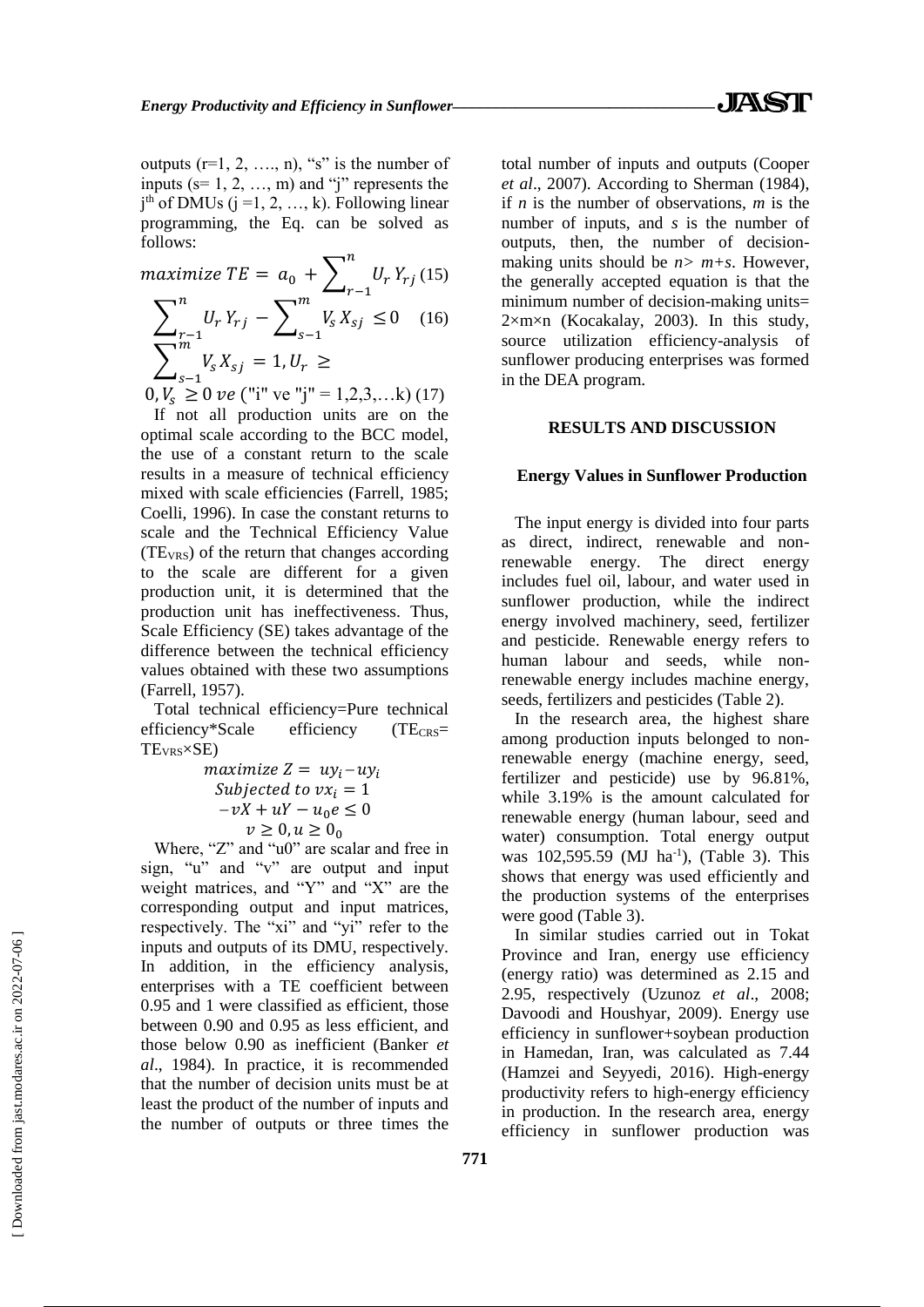

| Definitions<br>Parameter                                    |                       |
|-------------------------------------------------------------|-----------------------|
| Fuel-oil, human labour, water                               | MJ $ha^{-1}$ per year |
| Machine energy, seed, chemical fertilizer, pesticide,       | MJ $ha^{-1}$ per year |
| Human labour, seed, water                                   | MJ $ha^{-1}$ per year |
| Machine energy, chemical fertilizer, pesticide, fuel-oil    | MJ $ha^{-1}$ per year |
| $E_T = E_d + E_i$                                           | MJ $ha^{-1}$ per year |
|                                                             | MJ $ha^{-1}$ per year |
| EO/EI                                                       |                       |
| Sunflower yield $(kg ha^{-1})/Energy$ input $(MJ ha^{-1})$  | MJ $kg^{-1}$          |
| ET/EO                                                       | $MJ$ $kg^{-1}$        |
| Sunflower input $(MJ ha^{-1})/Energy$ output $(MJ ha^{-1})$ |                       |
| ET/Cost of cultivation                                      | $MJ USD-1$            |
| $NEG=EO-EI$                                                 | $MJ$ $ha^{-1}$        |
|                                                             |                       |

**Table 2.** Energy coefficients used in sunflower production.

**Table 3.** Input and output energies used by sunflower producing enterprises.

| Inputs and outputs                              | Unit (ha) | Total energy (MJ ha <sup>-1</sup> ) | $\%$   |  |  |
|-------------------------------------------------|-----------|-------------------------------------|--------|--|--|
| Inputs                                          |           |                                     | 0.00   |  |  |
| Human Labour (MLP)                              | 283.60    | 555.86                              | 2.68   |  |  |
| Machine                                         |           | 1,649.55                            | 0.00   |  |  |
| Soil preparation (h)                            | 20.00     | 1,254.00                            | 6.04   |  |  |
| Harvest (h)                                     | 10.00     |                                     | 1.91   |  |  |
| Marketing (h)                                   | 3.50      | 395.55                              | 0.00   |  |  |
| Fertilizer                                      |           | 13,766.38                           | 0.00   |  |  |
| $N$ (kg)                                        | 172.89    | 13,035.78                           | 62.80  |  |  |
| $P$ (kg)                                        | 55.41     | 604.00                              | 2.91   |  |  |
| K(kg)                                           | 12.79     | 126.60                              | 0.61   |  |  |
| Pesticides                                      |           |                                     | 0.00   |  |  |
| Herbicides (L)                                  | 0.25      | 72.00                               | 0.35   |  |  |
| Fungicides (L)                                  | 0.00      | 0.00                                | 0.00   |  |  |
| Insecticides (L)                                | 0.00      | 0.00                                | 0.00   |  |  |
| Fuel-Oil (L)                                    | 81.84     | 4,608.49                            | 22.20  |  |  |
| Water $(m^3)$                                   | 125.41    | 79.01                               | 0.38   |  |  |
| Seed (kg)                                       | 7.61      | 27.39                               | 0.13   |  |  |
| Total Input (MJ)                                |           | 20,758.68                           | 100.00 |  |  |
| Sunflower yield $(kg ha^{-1})$                  | 4,103.82  | 0.00                                | 0.00   |  |  |
| Total Output (MJ)                               | 0.00      | 102,595.59                          | 0.00   |  |  |
| Energy Parameters (MJ)                          |           |                                     |        |  |  |
| Output/Input (EUE)                              |           | 4.94                                |        |  |  |
| Energy productivity ( $MJ$ kg <sup>-1</sup> )   |           | 0.19                                |        |  |  |
| Specific energy $(MJ kg^{-1})$                  |           | 5.06                                |        |  |  |
| Energy intensity                                |           | 0.20                                |        |  |  |
| Energy intensiveness ( $MJ$ USD <sup>-1</sup> ) |           | 24.99                               |        |  |  |
| Net energy gain (MJ ha $^{-1}$ )                |           | 81,836.91                           |        |  |  |

calculated as 0.18 MJ kg<sup>-1</sup> by considering the amount of sunflower production per ha.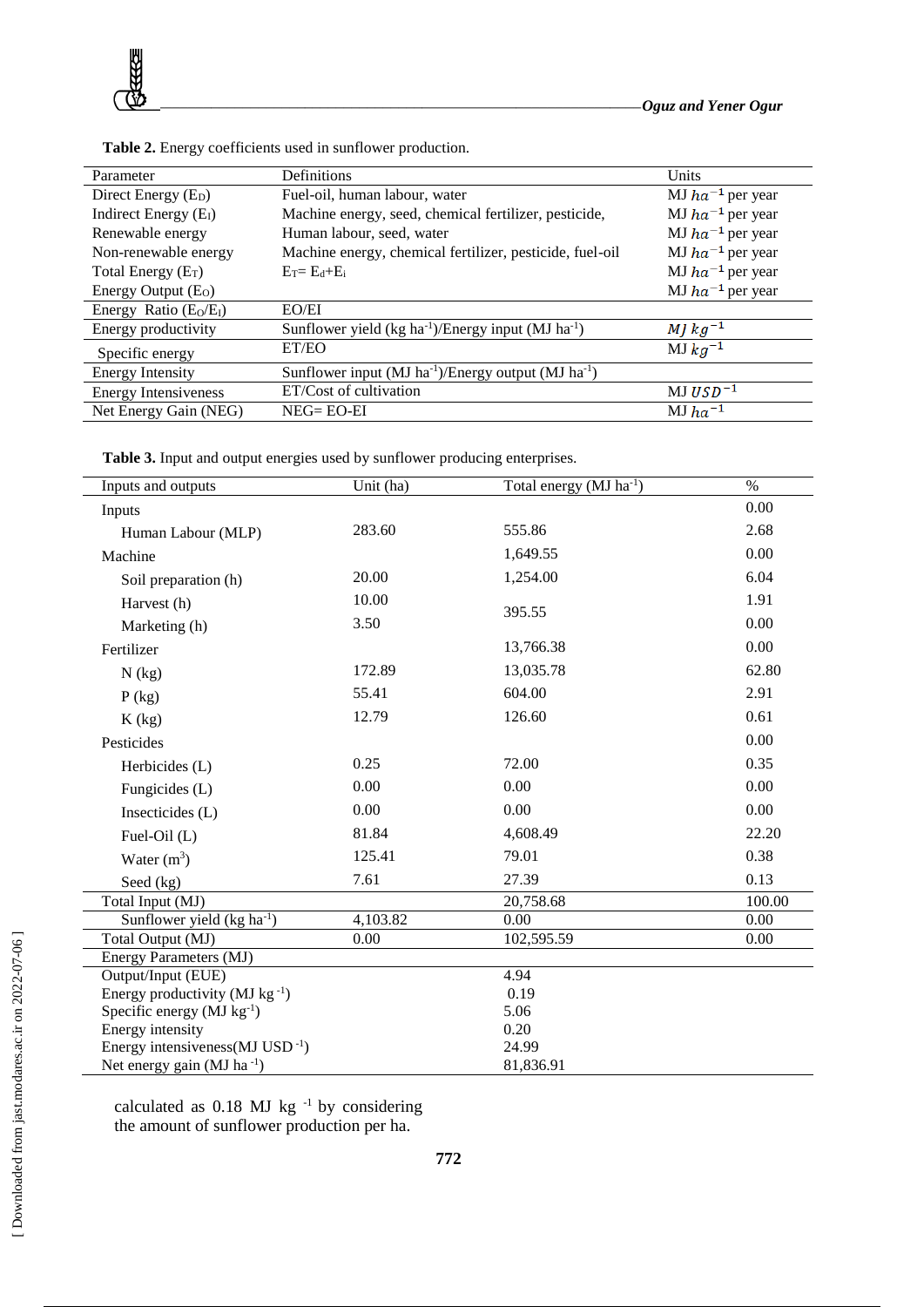In other words, 1 kg of sunflower was produced with an energy consumption of  $0.18$  MJ kg<sup>-1</sup> in Konya Province conditions for sunflower production.

In the research area, specific energy value was calculated as 5.06. That is, 5.06 MJ  $kg<sup>1</sup>$ energy was consumed as specific energy for 1 kg of sunflower production when the market price of 1 kg of sunflower was 0.60 Kg/USD. Accordingly, for 1 kg of sunflower, 0.20 USD worth of energy was used. The net energy gain was calculated as  $81,836.91(MJ)$  ha<sup>-1</sup>). A low specific energy value refers to the fact that energy efficiency in production is high (Baran *et al*., 2014).

Direct and indirect percentages of energy values were determined as 25.26% and 74.74%, respectively. The percentage of renewable energy is 3.19%, while it is 96.81% for non-renewable energy. Mousavi-Avval *et al*. (2011a), in their study on canola plant in Iran, reported a renewable energy rate of 94.80% whereas the rate of renewable energy was 5.20%. To reveal the current situation of sunflower production enterprises in the research area and to calculate the unit costs and profitability made for 1 kg sunflower production, the economic analysis of the enterprises is given in Table 5 to determine the data for energy consumption.

The production value per ha is 4,103.82 kg in sunflower producing enterprises. Other calculations are as follows: Total variable costs (per hectare): USD 574.08, Total fixed costs: USD 256.72, Total costs: USD 830.80, Sale price of sunflower: USD (per kg) 0.60, GPV: USD 2,462.29, Gross profit of sunflower: USD 1,888.22(per hectare), Net profit: USD 1,631.49 (per hectare). Gross profit measures the success of enterprises while net profit includes the profit of the entrepreneur (Oğuz and Bayramoğlu, 2018). In a similar study conducted in the Thrace region of Turkey, total variable costs were USD 483.75, total fixed costs were USD 622.38 while total costs were USD 1,106.13. The sunflower sale price was USD 0.74 and GPV was USD 1.132.20 (Unakıtan and Aydın, 2018).

# **Energy Efficiency Scores in Sunflower Production**

Limited resources in production should be

Table 4. Total energy inputs of sunflower producing enterprises (MJ ha<sup>-1</sup>).

|                      | Energy value | %     |
|----------------------|--------------|-------|
| Total energy input   | 20758,68     |       |
| Direct energy        | 5164.35      | 25.26 |
| Indirect energy      | 15515.32     | 74.74 |
| Renewable energy     | 583.25       | 3.19  |
| Non-Renewable energy | 20096.42     | 96.81 |

**Table 5.** Economic analysis of sunflower producing enterprises.

| Hectare                         | Value   |  |
|---------------------------------|---------|--|
| Yield $(kg ha^{-1})$            | 4103.82 |  |
| Sale price (kg/USD)             | 0.60    |  |
| Gross Production Value (kg/USD) | 2462.29 |  |
| Fixed costs (kg/USD)            | 256.72  |  |
| Variable costs (kg/USD)         | 574.08  |  |
| Total costs (kg/USD)            | 830.80  |  |
| Gross profit (kg/USD)           | 1888.22 |  |
| Productivity <sup>c</sup>       | 4.94    |  |
| Net profit $(kg/USD)$           | 1631.49 |  |
| Benefit/Cost ratio              | 2.96    |  |

 $\overline{a}$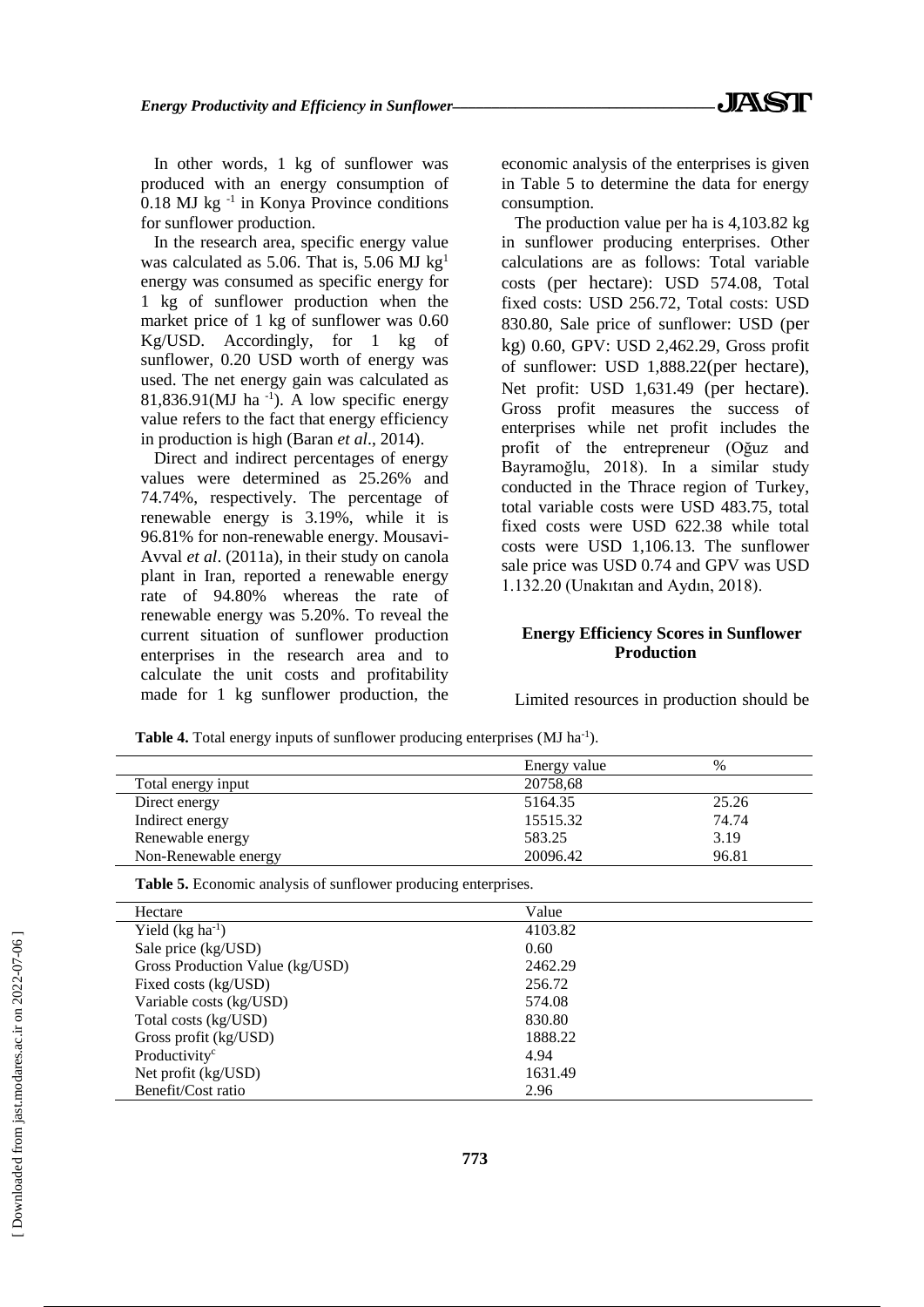

| Farm<br>size<br>(Head) | No of<br>businesses | Technical<br>efficiency | Total<br>technical<br>efficiency | Pure<br>Technical<br>efficiency | Scale<br>efficiency | Efficient | Less<br>efficient | Inefficient |
|------------------------|---------------------|-------------------------|----------------------------------|---------------------------------|---------------------|-----------|-------------------|-------------|
| $0 - 50$               |                     | 0.954                   |                                  | 0.954                           | 0.954               |           |                   | U           |
| 51-150                 |                     | 0.888                   |                                  | 0.888                           | 0.888               |           | h                 | 0           |
| $151 - +$              | 35                  | 0.855                   |                                  | 0.855                           | 0.855               |           | 28                | $\Omega$    |
| Avg                    | 51                  | 0.874                   |                                  | 0.874                           | 0.874               |           | 36                | $\theta$    |

**Table 6.** Technical, pure and scale efficiency of sunflower producing enterprises.

handled effectively to ensure the sustainability of enterprises. Efficiency is the difference between optimum inputoutput quantities and is the indicator of success in achieving the goal.

Table 6 presents the total energy inputs per enterprise and energy efficiencies according to the total output of the sunflower producing enterprises in the research area. Technical Efficiency (TE) was calculated as 0.874 as an enterprise average. Pure technical efficiency was calculated as 0.874 as an enterprise average. The technical efficiency and pure technical efficiency scores for sunflower were 0.82 and 0.92, respectively (Karadaş and Külekçi, 2020). Accordingly, to achieve the same amount of production, the amount of input should be reduced by 12.6%.

### **CONCLUSIONS**

By its very nature, agricultural production consumes many inputs. Hence, the use of fertilizer, pesticide, mechanization, fuel, and inputs that harm the environment should be approached more sensitively, and energy consumption must be diminished by using the right methods. Non-renewable energy consumption was, indeed, found to be quite high in the research area. Besides, efficiency of renewable energy sources must be increased. Therefore, it is vital to reduce the use of chemical fertilizers and fuel in sunflower production. In that way, negative effects on both human health and the environment will decrease, and energy use efficiency will improve. Saving energy in sunflower production will have a positive

economic impact on the business. Energy use efficiency in the research area was found to be 4.94, which shows that energy is used efficiently in itself and the production systems of the enterprises are good according to the literature. Effective energy use was, however, not good enough, while it was observed that insufficient energy was used at the technical efficiency level. Technical Efficiency (TE) was calculated as 0.874% as an enterprise average. Accordingly, to achieve the same amount of production, the amount of input should be reduced by 12.6%.

#### **REFERENCES**

- 1. Asgharipour, M.R., Mondani, F. and Riahinia, S. 2012. Energy Use Efficiency and Economic Analysis of Sugar Beet Production System in Iran: A Case Study in Khorasan Razavi Province. *Energy*, **44(1):** 1078-1084.
- 2. Banker, R., Charnes, A. and Cooper, W. 1984. Some Models for Estimating Technical and Scale 35: 373-82. Inefficiencies in Data Envelopment Analysis. *Manag. Sci.,* **30:** 1078e92.
- 3. Baran, M., Gökdoğan, O. and Karaağaç, H. 2014. Kanola Üretiminde Enerji Kullanım Etkinliğinin Belirlenmesi (Kırklareli ili örneği). *Türk. Tarım. ve Doğa. Bilimleri Dergisi*, **1(3).**
- 4. Bayhan, Y. 2016. İkinci Ürün ayçiçeği Üretiminde Farklı Toprak Işleme ve Doğrudan Ekim Yöntemlerinin Enerji Kullanım Etkinliğinin Karşılaştırılması. *Tekirdağ Ziraat Fakültesi Dergisi,* **13(2):** 102-109.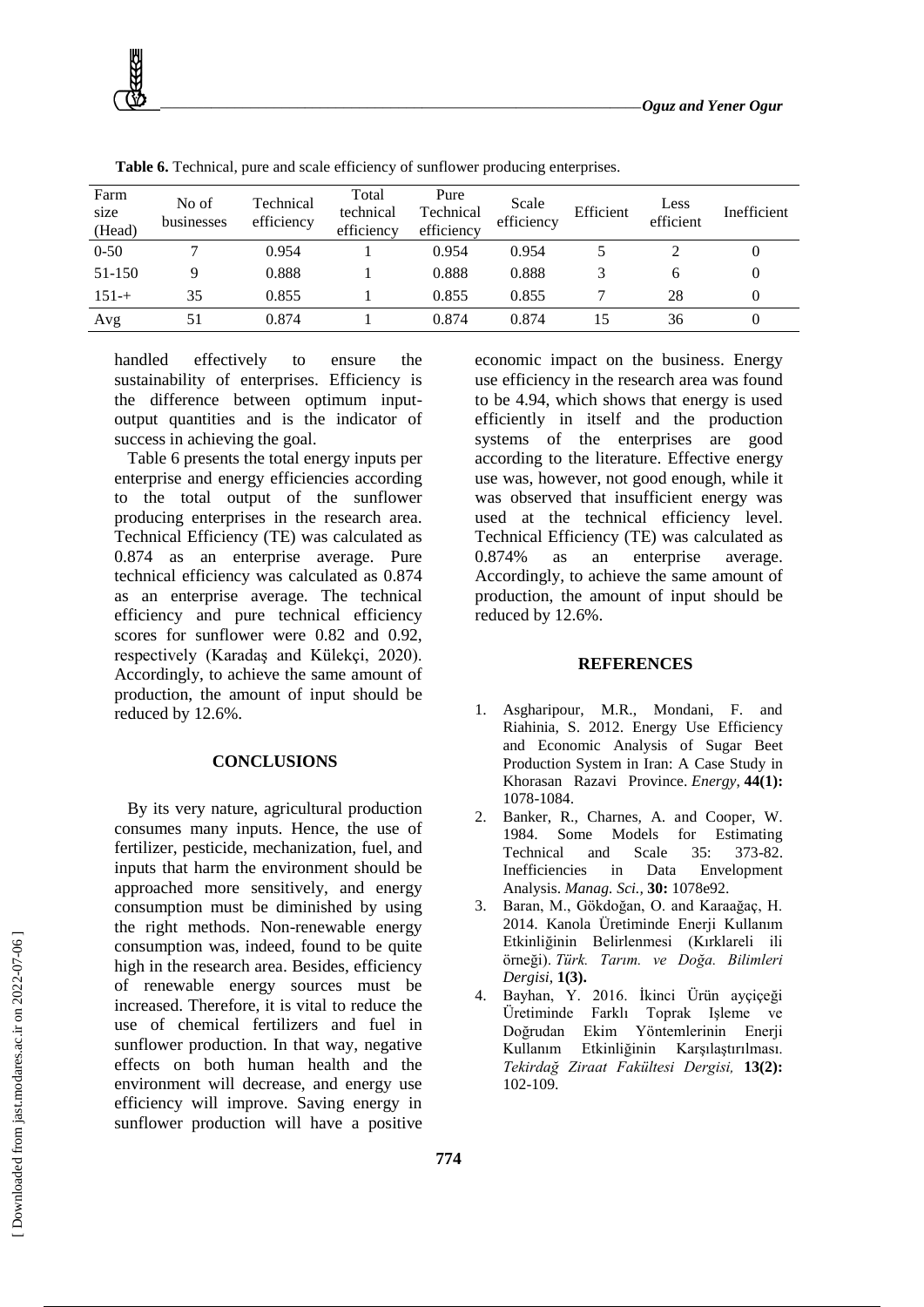- 5. Biondi, P., Farina, G. and Panaro, V. 1987. L'Analisi Energetica in Agricoltura. *Rivista di Ingegneria Agraria*, **4:** 205-219.
- 6. Bonnie, S. 1987. L'energie et sa Crise de 1974 à 1984 Dans l'Agriculture Française. INRA Grignon, France.
- 7. Canakci, M., Topakci, M., Akinci, I. and Ozmerzi, A. 2005. Energy Use Pattern of Some Field Crops and Vegetable Production: Case Study for Antalya Region, Turkey. *Energy Convers. Manag.,* **46(4):** 655-666.
- 8. Charnes, A., Cooper, W. W. and Rhodes, E. 1978. Measuring the Efficiency of Decision Making Units. *Eur. J. Oper. Res.,* **2(6):** 429- 444.
- 9. Coelli, T. 1996. *A Guide to DEAP version 2.1: A Data Envelopment Analysis (Computer) Program.* Centre for Efficiency and Productivity Analysis, University of New England, Australia.
- 10. Coelli, T., Rahman, S. and Thirtle, C. 2002. Technical, Allocative, Cost and Scale Efficiencies in Bangladesh Rice Cultivation: A Non‐Parametric Approach. *J. Agric. Econ.*, **53(3):** 607-626.
- 11. Cooper, W.W., Seiford, L. M. and Tone, K. 2004. Some Models for Estimating Technical and Scale Inefficiencies in Data Envelopment Analysis. *Manag. Sci.,* **30:** 1078e92.
- 12. Cooper, W. W., Seiford, L. M. and Tone, K. 2007. Data Envelopment Analysis: A Comprehensive Text with Models, Applications, References and DEA-Solver Software, 2. Baskı, Springer, **23:** 116.
- 13. Cui, X., Yang, J., Shi, X., Lei, W., Huang, T. and Bai, C. 2019. Pelletization of Sunflower Seed Husks: Evaluating and Optimizing Energy Consumption and Physical Properties by Response Surface Methodology (RSM). *Processes*, **7(9):** 591.
- 14. Davoodi, M. S. and Housyar, E. 2009. Energy Consumption of Canola and Sunflower Production in Iran. *Am. Eurasian J. Agric. Environ. Sci.,* **6(4):** 381-384.
- 15. Erdal, G., Esengün, K., Erdal, H. and Gündüz, O. 2007. Energy Use and Economic Analysis of Sugar Beet Production in Tokat Province of Turkey. *Energy*, **32(1):** 35-41.
- 16. Erkus, A. and Demirci, R. 2007. Agricultural Management and Planning. *Ankara Uni. Agr. Fac. Publ.*, **1435:** 31-39.
- 17. Esengün, K., Gündüz, O. and Erdal, G. 2007. Input–Output Energy Analysis in Dry Apricot Production of Turkey. *Energy Convers. Manag.,* **48:** 592–598.
- 18. Farrell, J. 1985. Owner Consumers and Efficiency. *Econ. Lett.,* **19(4):** 303-306.
- 19. Farrell, M. J. 1957. The Measurement of Productive Efficiency. *J. R. Stat. Soc. Ser. A Stat. Soc.,* **120(3):** 253-281.
- 20. Fluck, R. C. 1992. Energy of Human Labor. *Energy in Farm Production*, **6:** 31- 37.
- 21. Green, M. B. 1987. Energy in Pesticide Manufacture, Distribution and Use. *Energy in World Agriculture*, **2:** 165-177
- 22. Hamzei, J. and Seyyedi, M. 2016. Energy Use and Input–Output Costs for Sunflower Production in Sole and Intercropping with Soybean under Different Tillage Systems. *Soil Till. Res.*, **157:** 73-82.
- 23. Hatirli, S. A., Ozkan, B. and Fert, C. 2005. An Econometric Analysis of Energy Input– Output in Turkish Agriculture. *Renew. Sust. Energy Rev.*, **9(6):** 608-623.
- 24. Hülsbergen, K. J., Feil, B., Biermann, S., Rathke, G. W., Kalk, W. D. and Diepenbroc, W. 2001. A Method of Energy Balancing in Crop Production and Its Application in a Long-Term Fertilizer Trial. *Agric. Ecosyst. Environ.,* **86(3):** 303-321.
- 25. Kallivroussis, L., Natsis, A. and Papadakis, G. 2002. RD—Rural Development: the Energy Balance of Sunflower Production for Biodiesel in Greece. *Biosyst. Eng.*, **81(3):** 347-354.
- 26. Karadaş, K. and Külekçi, M. 2020 Optimization of Energy Consumption for Sunflower Production Using Data Envelopment Analysis Approach. *J. Environ. Biol.*, **41(2):** 505-513.
- 27. Karimi, M., RajabiPour, A., Tabatabaeefar, A. and Borghei, A. 2008. Energy Analysis of Sugarcane Production in Plant Farms a Case Study in Debel Khazai Agro-Industry in Iran. *Am.-Eurasian J. Agric. Environ. Sci.*, **4(2):** 165-171.
- 28. Kasap, A. and Coskun, M. 2006. Sunflower Yields and Energy Consumption as Affected by Tillage Systems. *Asian J. Plant Sci.*, **5(1):** 37-40.
- 29. Kashiwagi, K., Mtimet, N., Zaibet, L. and Nagaki, M. 2016. Technical Efficiency of Olive Oil Firms under the Industrial Upgrading Programme in Tunisia. *New Medit*, **15(4):** 10-20.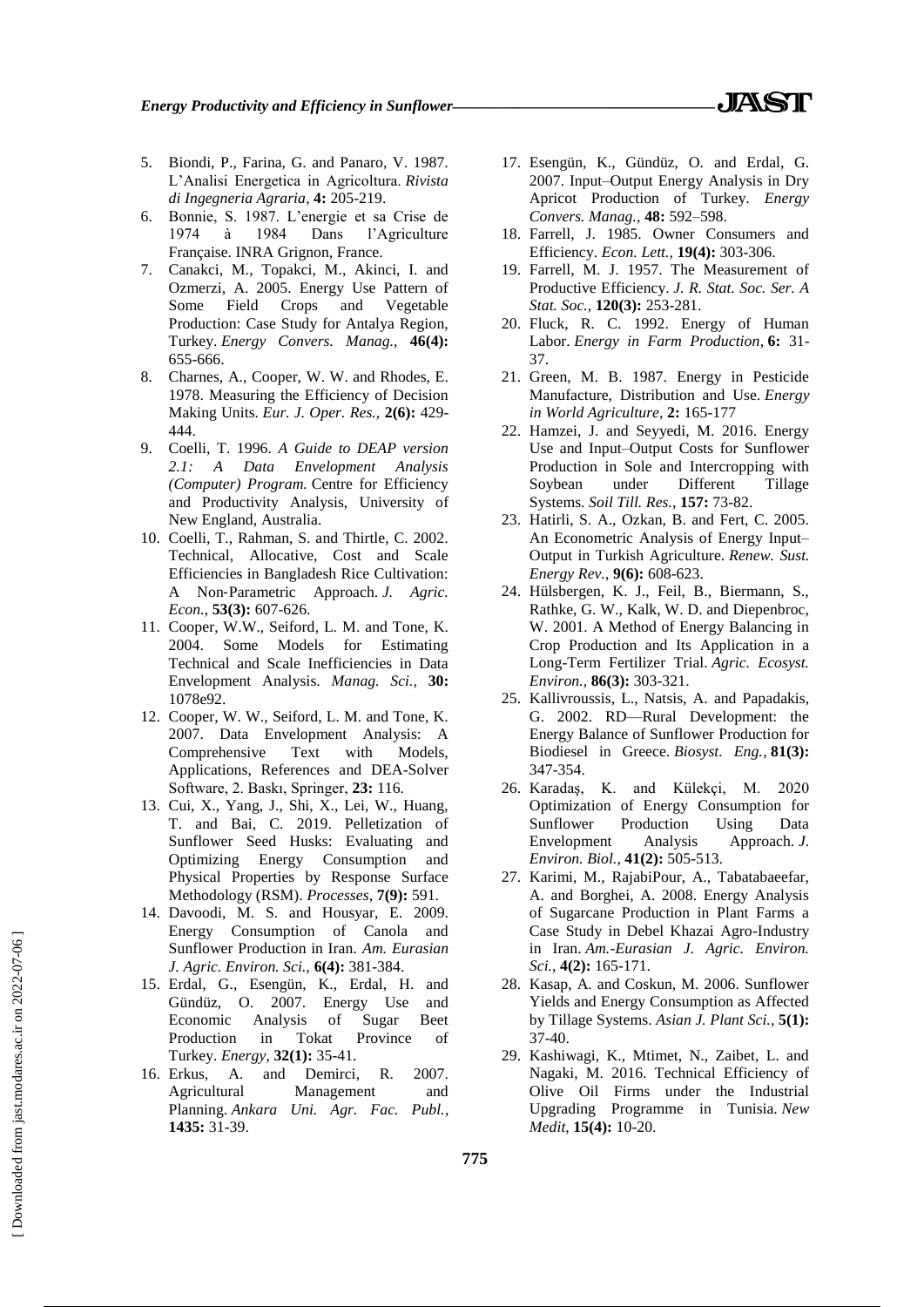- 30. Kocakalay, Ş. 2003. Veri Zarflama Analizi ve Uygulamasına Yönelik Bir Araştırma. Unpublished Master Thesis, Dumlupınar University Graduate School of Science.
- 31. Mandal, K. G., Saha, K. P., Ghosh, P. K., Hati, K. M. and Bandyopadhyay, K. K. 2002: Bioenergy and Economic Analysis of Soybean-Based Crop Production Systems in Central India. *Biomass Bioenerg.*, **23(5):** 337-345.
- 32. McLaughlin, S. B., De La Torre Ugarte, D. G., Garten, C. T., Lynd, L. R., Sanderson, M. A., Tolbert, V. R. and Wolf D. D. 2002. High-Value Renewable Energy from Prairie Grasses. *Environ. Sci. Technol.*, **36(10):** 2122–2129.
- 33. Mobtaker, H. G., Keyhani, A., Mohammadi, A., Rafiee, S. and Akram, A. 2010: Sensitivity Analysis of Energy Inputs for Barley Production in Hamedan Province of Iran. *Agric. Ecosyst. Environ.*, **137(3-4):** 367-372.
- 34. Moreno, M. M., Lacasta, C., Meco, R. and Moreno, C. 2011. Rainfed Crop Energy Balance of Different Farming Systems and Crop Rotations in a Semi-Arid Environment: Results of a Long-Term Trial. *Soil Till. Res.*, **114(1):** 18-27.
- 35. Mousavi-Avval, S. H., Rafiee, S., Jafari, A., and Mohammadi, A. 2010. Econometric Modeling and Sensitivity Analysis of Costs of Inputs for Sunflower Production in Iran. *Int. J. Appl. Eng. Res.*, **1(4):** 759.
- 36. Mousavi-Avval, S.H., Rafiee, S., Jafari, A. and Mohammadi, A. 2011. Energy Flow Modeling and Sensitivity Analysis of Inputs for Canola Production in Iran. *J. Clean. Prod.,* **19:** 1464-1470.
- 37. Musliu, A., Frangu, B., Popp, J. S., Kemper, N. and Thomsen, M. 2019. Technical Efficiency Estimation of Dairy Farming in Kosovo. *New Medit*, **18(3):** 77-84.
- 38. Oğuz, C. and Bayramoğlu, Z. 2018. *Tarım Ekonomisi Kitabı, Atlas Akademi, 3.* ISBN 978-605-63373-3-8, Basım, Konya.
- 39. Ozkan B., Akcaoz H. and Fert, C. 2004. Energy Input–Output Analysis in Turkish Agriculture. *Renew. Energy*, **29(1):** 39-51.
- 40. Öztürk, H. H. 2011. *Bitkisel Uretimde Enerji Yönetimi*. Hasad Yayıncılık.
- 41. Pishgar-Komleh, S. H., Keyhani, A., Mostofi-Sarkari, M. R. and Jafari, A. 2012. Energy and Economic Analysis of Different

Seed Corn Harvesting Systems in Iran. *Energy,* **43(1):** 469-476.

- 42. Rafiee, S., Mousavi-Avval, S. and Mohammadi, A. 2010. Modelling and Sensitivity Analysis of Energy Inputs for Apple Production in Iran. *Energy*, **35(8):** 3301-3306.
- 43. Salvioni, C. and Agovino, M. 2015. Product Diversification, Technical Efficiency and Education of Maize Farmers in Italy. *New Medit,* **14(4):** 28-35.
- 44. Sartori, L., Basso, B., Bertocco, M. and Oliviero, G. 2005 Energy Use and Economic Evaluation of a Three-Year Crop Rotation for Conservation and Organic Farming in NE Italy. *Biosyst. Eng.*, **91(2):** 245-256.
- 45. Sherman, H. D. 1984. Hospital Efficiency Measurement and Evaluation: Empirical Test of a New Technique. *Med. Care*, **22(10):** 922-938.
- 46. Singh, H., Mishra, D., Nahar N. M. and Ranjan, M. 2003. Energy Use Pattern in Production Agriculture of a Typical Village in Arid Zone India. Part II. *Energy Convers. Manag.*, **44(7):** 1053-1067.
- 47. Singh, J. M. 2002. On Farm Energy Use Pattern in Different Cropping Systems in Haryana, India. Master of Science, International Institute of Management, University of Flensburg, Germany.
- 48. Soltani, A., Rajabi, M. H., Zeinali, E .and Soltani, E. 2013. Energy Inputs and Greenhouse Gases Emissions in Wheat Production in Gorgan, Iran. *Energy*, **50:** 54- 61.
- 49. Spugnoli, P., Baldi, F. and Parenti, A. 1993. Energy Analysis to Improve Resources Employment in Agricultural Processes. Application in Tuscany Farms. Rivista di Ingegneria Agraria (Italy).
- 50. Unakitan, G. and Aydın, B. 2018. A Comparison of Energy Use Efficiency and Economic Analysis of Wheat and Sunflower Production in Turkey: A Case Study in Thrace Region. *Energy*, **149:** 279-285.
- 51. Unakitan, G., Hurma, H. and Yilmaz, F. 2010. An Analysis of Energy Use Efficiency of Canola Production in Turkey. *Energy*, **35(9):** 3623-3627.
- 52. Uzunoz, M., Akcay, Y. and Esengun, K. 2008. Energy Input-Output Analysis of Sunflower Seed (*Helianthus annuus* L.) Oil in Turkey. *Energy Sources Part B*, **3(3):** 215-223.